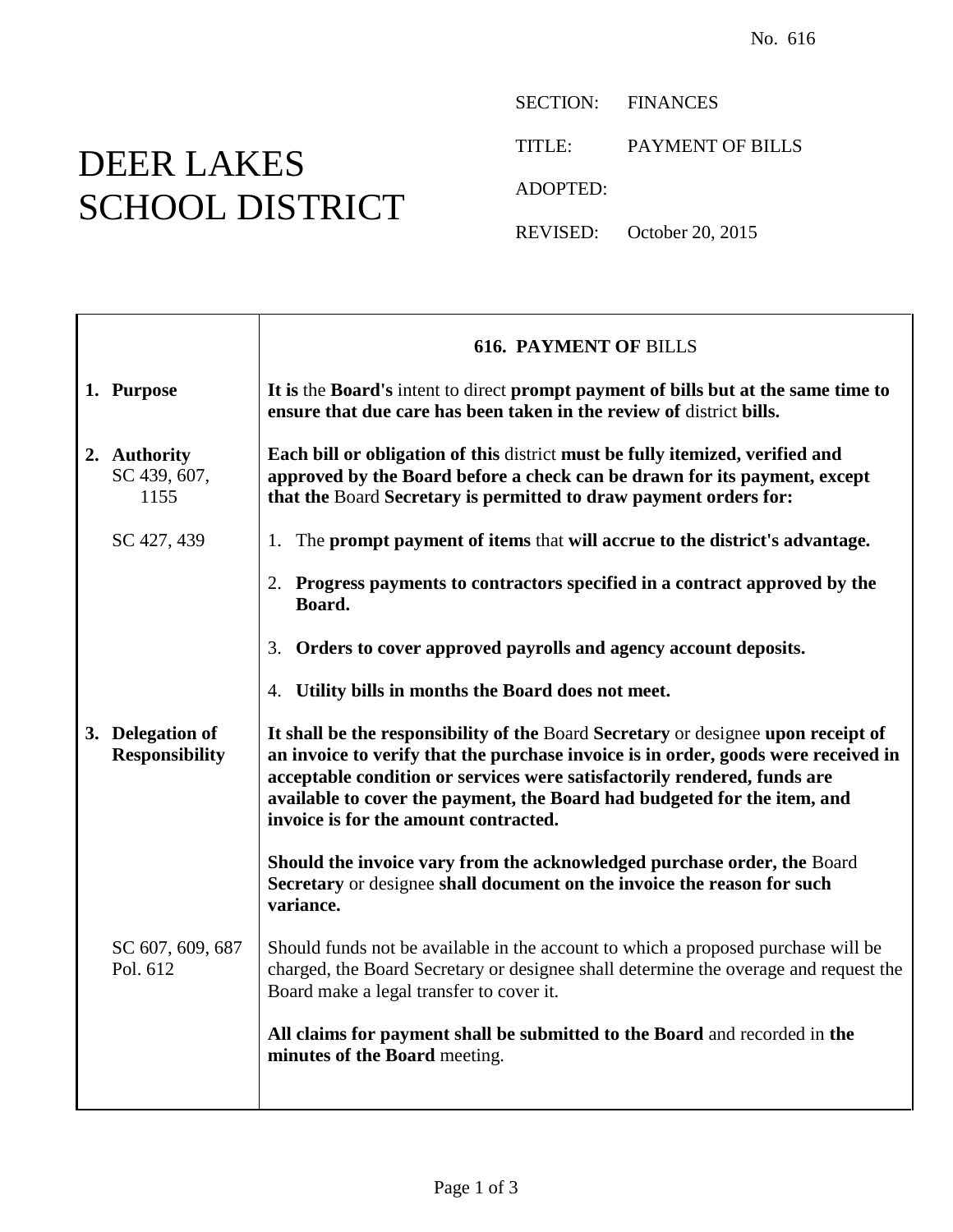|  |                                                            | The list of bills shall include for each:                                                                                                                                                                                                                                                                                                                                                        |
|--|------------------------------------------------------------|--------------------------------------------------------------------------------------------------------------------------------------------------------------------------------------------------------------------------------------------------------------------------------------------------------------------------------------------------------------------------------------------------|
|  |                                                            | 1. Check number.                                                                                                                                                                                                                                                                                                                                                                                 |
|  |                                                            | 2. Check date.                                                                                                                                                                                                                                                                                                                                                                                   |
|  |                                                            | 3. Vendor.                                                                                                                                                                                                                                                                                                                                                                                       |
|  |                                                            | 4. Amount of remittance.                                                                                                                                                                                                                                                                                                                                                                         |
|  |                                                            | 5. Description.                                                                                                                                                                                                                                                                                                                                                                                  |
|  |                                                            | 6. Account charged.                                                                                                                                                                                                                                                                                                                                                                              |
|  |                                                            | Prior to the Board's consideration of the bills for payment, each invoice shall be<br>reviewed by the Board Secretary.                                                                                                                                                                                                                                                                           |
|  |                                                            | Upon approval of an order, the Business Manager shall prepare a check for<br>payment and cancel the commitment placed against the appropriate account.                                                                                                                                                                                                                                           |
|  | SC 427, 433, 439                                           | All checks approved by the Board shall be signed by the President, Board<br><b>Secretary, and Treasurer.</b>                                                                                                                                                                                                                                                                                     |
|  | SC 428                                                     | The Vice-President may sign for the President.                                                                                                                                                                                                                                                                                                                                                   |
|  | 4. Guidelines<br>65 P.S.<br>Sec. 302                       | Signatures of the President, Vice-President, Treasurer and Board Secretary may<br>be engraved on a signature plate or stamp.                                                                                                                                                                                                                                                                     |
|  |                                                            | No check shall be made out to cash.                                                                                                                                                                                                                                                                                                                                                              |
|  |                                                            | Sales Tax                                                                                                                                                                                                                                                                                                                                                                                        |
|  | Title 61<br>Sec. 32.23<br>72 P.S.<br>Sec. 7204             | The district is exempt from sales tax on the purchase of tangible, personal property<br>or services that are sold or used by the district. The district shall control use of its<br>sales tax exemption number issued by the Department of Revenue, in compliance<br>with established regulations. The exemption number shall be used only when buying<br>property or services for district use. |
|  | Title 61<br>Sec. 32.23<br>72 P.S.<br>Sec. 7208<br>Pol. 618 | The district shall obtain a sales tax license number for school organizations who<br>purchase items to be resold.                                                                                                                                                                                                                                                                                |